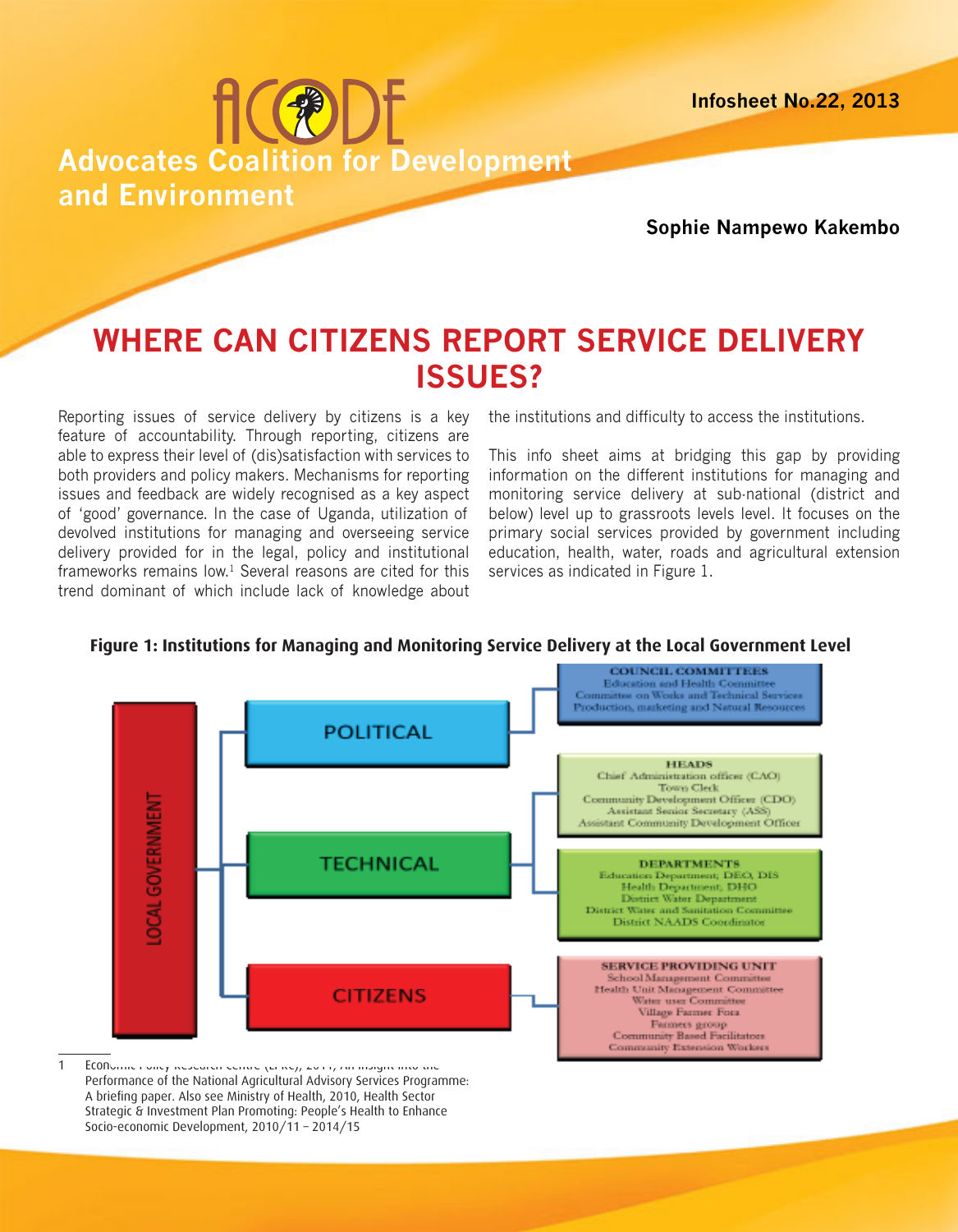There are two offices that oversee service delivery in Uganda namely the Office of the President and the Office of the Prime Minister (OPM). These offices are at the apex of management and monitoring service delivery in the country. There are also citizens' institutions for managing and monitoring specific services. The proceeding sections of the paper provide information on where citizens can report specific service delivery issues.

The Local Government structure has got three main actors; the political, technical and the citizens. The political actors are elected officials who oversee the performance of persons employed by the Government to provide services in their areas and monitor the provision of services by government or the implementation of projects in their precincts.<sup>2</sup> These are also charged with making by-laws. They oversee service delivery by making policy and supervising the technical actors at different levels i.e. district, municipality and subcounty levels. These actors include; the Local Council Five (LCV) at district, Local Council Three (LCIII) at sub-county, Local Council (LCII) at parish and Local Council I (LCI) at village. It is important to note that LCI officials are operating defacto with no elections over the last decade following a court decision that ruled them illegal.

Under the technical, government, through ministries, autonomous agencies, districts and private companies provide public services to citizens. This arm largely involves technical personnel of government. The accounting officers at sub-national level include the Chief Administrative Officers (CAO) at district, the town clerk at municipality and Town council levels, and the Assistant Senior Secretary (ASS) at sub-county. The accounting officers supervise all technical personnel under them.

Reporting issues of service delivery is not linear. Higher offices – from the service delivery unit, to sub-county to district or municipality- have more authority but may also be far away compared to some of the institutions closer to the service delivery units. Thus, it may be better to start with the closer institutions then proceed upwards if not satisfied with handling of the issue at the lower level. Further, the Directorate of Community Welfare and Development at the district and Community Development Office at the municipality and Sub-county primarily handle community welfare issues including those related to service delivery. Table 1 shows the institutions for management of specific social services at sub national level.

# **1.1. Primary Education**

## a) Education and Health Committee

Under the Local Government Act, the education and health committee is tasked to oversee, aid and support the establishment and maintenance of schools, libraries, and providing bursaries to assist in the education of children and persons with disabilities residing in the district.

#### **Table 1: Institutions for Managing and Monitoring Service Delivery at sub-national level**

| Social service           | <b>District level</b>                                                                                                   | Sub-county                                                                    | Service providing unit                                                     |
|--------------------------|-------------------------------------------------------------------------------------------------------------------------|-------------------------------------------------------------------------------|----------------------------------------------------------------------------|
| <b>Overall</b>           | $\cdot$ CAO<br>• LC V Chairperson<br>• Community Development Officer                                                    | $·$ ASS<br>LC III Chairperson<br>• Assistant Community<br>Development Officer |                                                                            |
| <b>Primary Education</b> | · Education and health Committee<br>• District Education officer<br>• District Inspector of schools                     |                                                                               | · School Management Committee                                              |
| Health                   | • Education and Health Committee<br>• District Health Officer                                                           |                                                                               | Health Unit Management<br>Committee                                        |
| Water                    | • Committee on Works and Technical Services<br>· District Water Department<br>• District Water and Sanitation Committee |                                                                               | • Water User Committee                                                     |
| Roads                    | • Committee on Works and Technical Services<br>· District Roads Department<br>• District Roads Committee                |                                                                               |                                                                            |
| <b>NAADS</b>             | • Production, Marketing and Natural Resources<br>Committee<br>• District NAADS coordinator<br>· District Farmer Forum   | • Sub county Coordination<br>Committee                                        | • Village Farmer Fora<br>• Farmers Group<br>• Community Based Facilitators |

2 Article 176 (2), Constitution of Uganda, 1995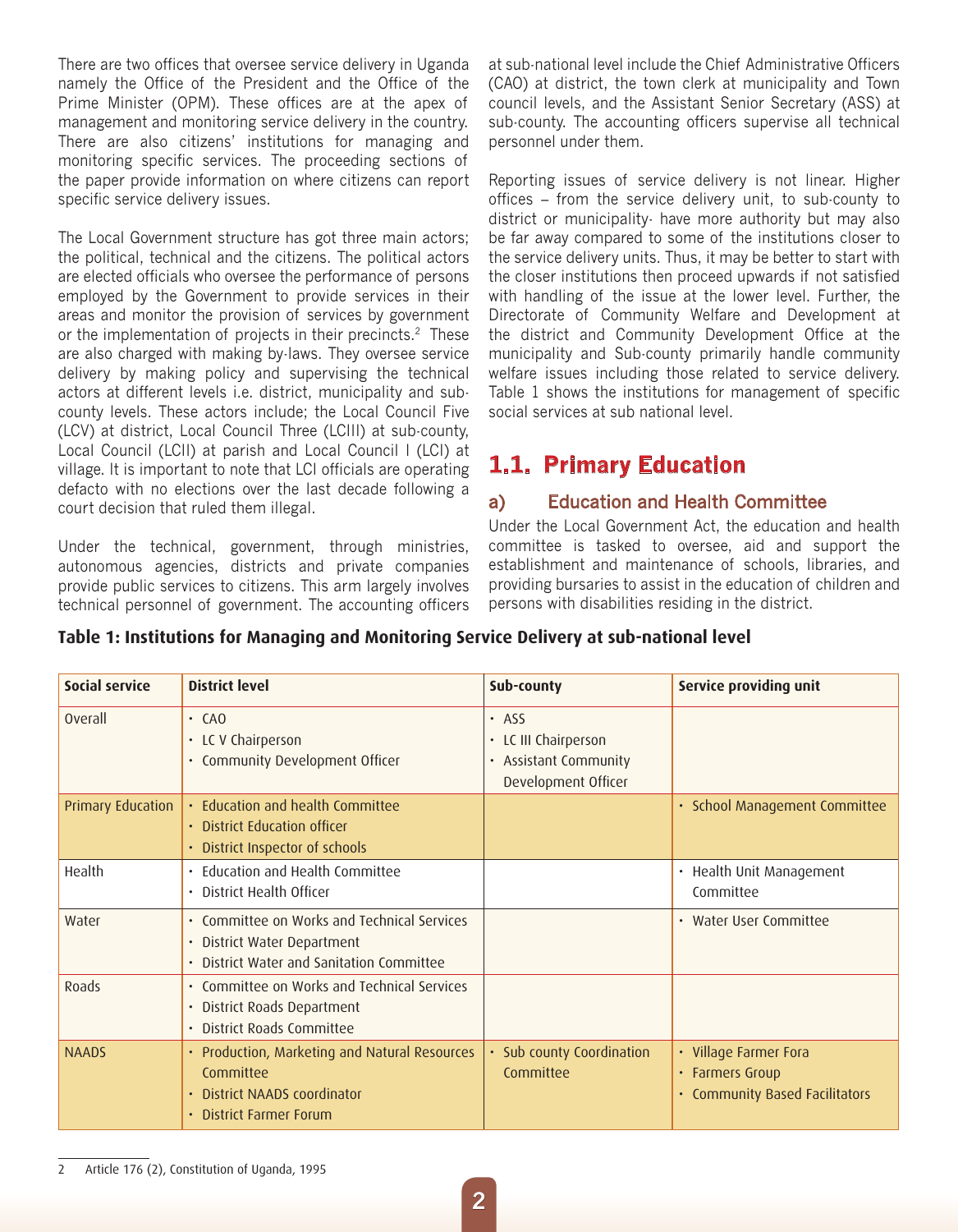#### b) District Education Officer (DEO)

The District Education Officer (DEO) is contracted by the Ministry of Public Service to coordinate and provide technical and professional guidance in the management of Education and Sports policies, plans and programmes $3$  in the district by implementing Education laws, policies, regulations, and approved education and sports development plans, strategies, and council decisions. He/she provides technical and professional advice, organizes and facilitates teachers' training programmes, coordinates school inspection and sports programmes; and also maintains an updated teachers' personnel data bank. He/she is situated at the district headquarters, and oversees performance of the education sector in the district.

#### c) District Inspector of Schools (DIS)

With direct supervision from the DEO, the DIS is charged with promoting and maintaining high quality educational standards. This is executed through preparing work plans and budgets, managing inspection programmes of schools, carrying out inspection and preparing inspection reports, evaluating inspection reports, monitoring educational activities; and providing technical support and guidance. The DIS, like the DEO is situated at the district with regular visits to the schools in the district.

#### d) School Management Committee (SMC)

The Education Act, 2008<sup>4</sup> requires each school management committee. The School Management Committee (SMC) is responsible for managing and overseeing the activities of the school, and providing it with support. The SMC is charged with monitoring the school administration, with special reference to government policy. The key roles of the SMC are:

- To oversee the day-to-day affairs of the school
- To work with the Head Teacher and other teachers to make priorities and prepare a School Development Plan and budget
- To sensitize, involve and effectively communicate educational information to all parents, pupils, community stakeholders and to ward and local authorities
- To effectively manage funds received, while guaranteeing maximum accountability and transparency in the processes used, including making incomes and expenditures publicly available
- To prepare and submit accurate and timely progress and financial reports to the community, ward and council
- To carry out fundraising for the school, liaise with the founding bodies, and also link the school to the community through regular reports to the community on the status of school programmes, and also demonstrate exemplary leadership

All SMCs must be approved by the DEO in consultation with district councils' standing committee responsible for education. The SMC usually consists of six members, including the chairperson who is nominee of the school founding body; one local government representative nominated by the district council's standing committee responsible for education; one representative of local council executive committee who is the Secretary in-charge of education at a parish council; one person elected by the sub-county or city division; one representative of parents of the school elected at the annual general meeting; one representative of the staff (both non-teaching and teaching) elected by the staff at a staff meeting. The Secretary to this committee is the head teacher of the School. Membership of the SMC is voluntary for a period of three years.

# **1.2. Health**

#### a) Education and Health Committee

The education and health committee oversees, sensitizes and promotes schemes of medical and health services, including; maternity and child welfare services; the control of communicable diseases, including HIV/AIDS, leprosy and tuberculosis; control of the spread of disease in the district; primary health care services; and health education.

### b) District Health Officer (DHO)

The DHO is directly in charge of all health related issues in the district. S/he manages and coordinates the delivery of health services the effective, efficient and affordable. The key responsibilities of the DHO include;

- planning and budgeting for health service delivery and infrastructure in the District,
- mobilizing resources for health service delivery and infrastructure in the District,
- monitoring and evaluating the delivery of health services in the district,
- procuring medical supplies and equipment,
- providing technical guidance and support supervision to Health Centres,

<sup>3</sup> Ministry of Public Service, 2011, Job Descriptions and Specifications for Jobs in Local Governments

<sup>4</sup> Ministry of Education and Sports, 2008, Education (Pre-Primary, Primary and Post Primary) Act, Uganda printing and Publishing Corporation, 2008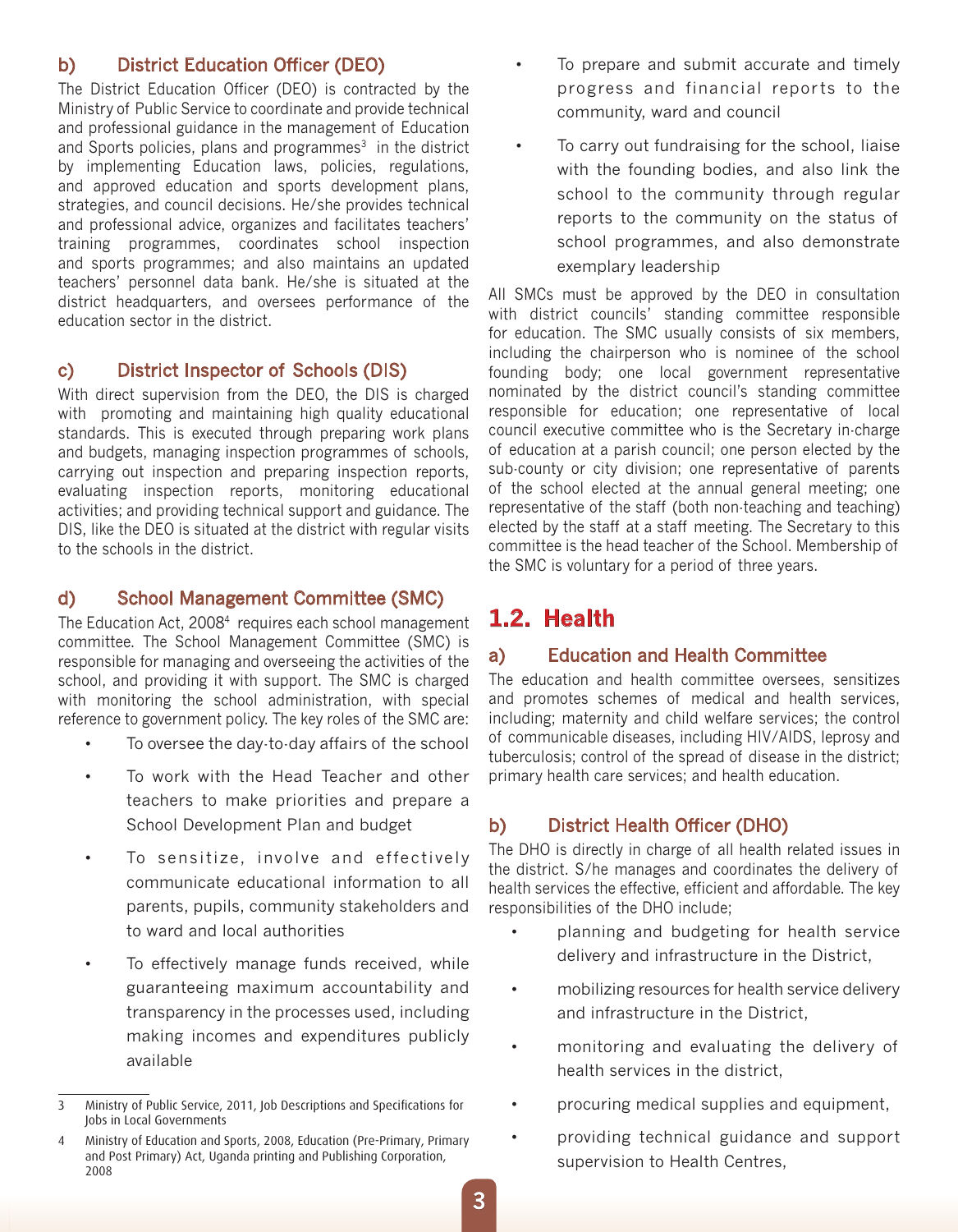- managing and accounting for financial, medical supplies and other resources allocated to the district,
- coordinating the maintenance of Health equipment and facilities,
- managing the implementation of the Uganda National Minimum Health Care Package (UNMHCP),
- coordinating sensitization programs about PHC in the Communities,
- supporting maintenance of the Health Management Information System (HMIS) in the District and,
- advising the district council on health related issues.

#### c) Health Unit Management Committee (HUMC)

Health Unit Management Committees (HUMCs) were formed under decentralization to improve community oversight of health unit activities, accountability of personnel, revenue collection and the quality of services offered. HUMCs monitor the general administration of the HC III on behalf of the local Council (LC) and the Ministry of Local Government, done within the policy and guidelines of Ministry of Health (MOH), and are paid allowances based on approved government rates.<sup>5</sup> The HUMC is composed of four members; a Chairperson from the sub county of high integrity that doesn't hold any political position; the Incharge health unit to act as the secretary, and two members; one educated representative of high integrity from each parish and a centre teacher of the zone where the HC III is located.<sup>6</sup> Specifically, HUMCs are in place to;

- supervise management of HC III finances by ensuring that financial regulations and accounting instructions are observed,
- ensure that Annual Work plans drawn reflect priority needs,
- monitor the execution of the approved workplan and budget,
- ensure that funds released to the HC III have are accounted for,
- advise upon, regulate, monitor the collection, allocation and use of finances from other sources,
- • monitor the procurement, storage and utilization of all HC III goods and services in line with local government regulations including evaluating of tenders and,
- foster improved communication with the public, thereby encouraging community participation in health activities within and outside the unit

# **1.3. Water**

#### a) Committee on Works and Technical **Services**

Under the Local Government Act, this committee on works oversees the provision and maintenance of water supplies in liaison with the Ministry responsible for natural resources, where applicable in the respective district.

### b) District Water Department

The water office at the district is mandated to manage and coordinate all engineering and technical works related to water under the Local Governments Act. This office is spearheaded by the District engineer who works together with the Senior Engineer in charge of water and the water officer at the municipality. These provide, supervise and monitor installation and maintenance of water and sanitation facilities in the district.

#### c) District Water and Sanitation Committee (DWSC)

According to the Water Act (1997), the DWSC is the executive organ responsible for water supply, sanitation and hygiene in the area. The committee coordinates management and development activities, implementation of infrastructure projects and programmes, operations and maintenance, community mobilization and stakeholder participation, ensuring demand driven implementation, communications and awareness raising in the district with the help of the District engineer and other water officers in the district.

#### d) Water User Committees (WUC)

Formed under the Water Statute of 1995 and later the National Water Policy of 1999, Water User Groups/Committees are the smallest monitoring institution for the water. The Water User Groups/Committees were basically formed to manage and monitor operations of respective water points, catering for their operations and maintenance for better sustainability and increased productivity. These groups are made up of 7

<sup>5</sup> Ministry of Health, 2009: National Health Policy: Reducing Poverty through Promoting People's Health

<sup>6</sup> Ministry of Health, 2010: Health Sector Strategic Plan 2010/11 - 2014/15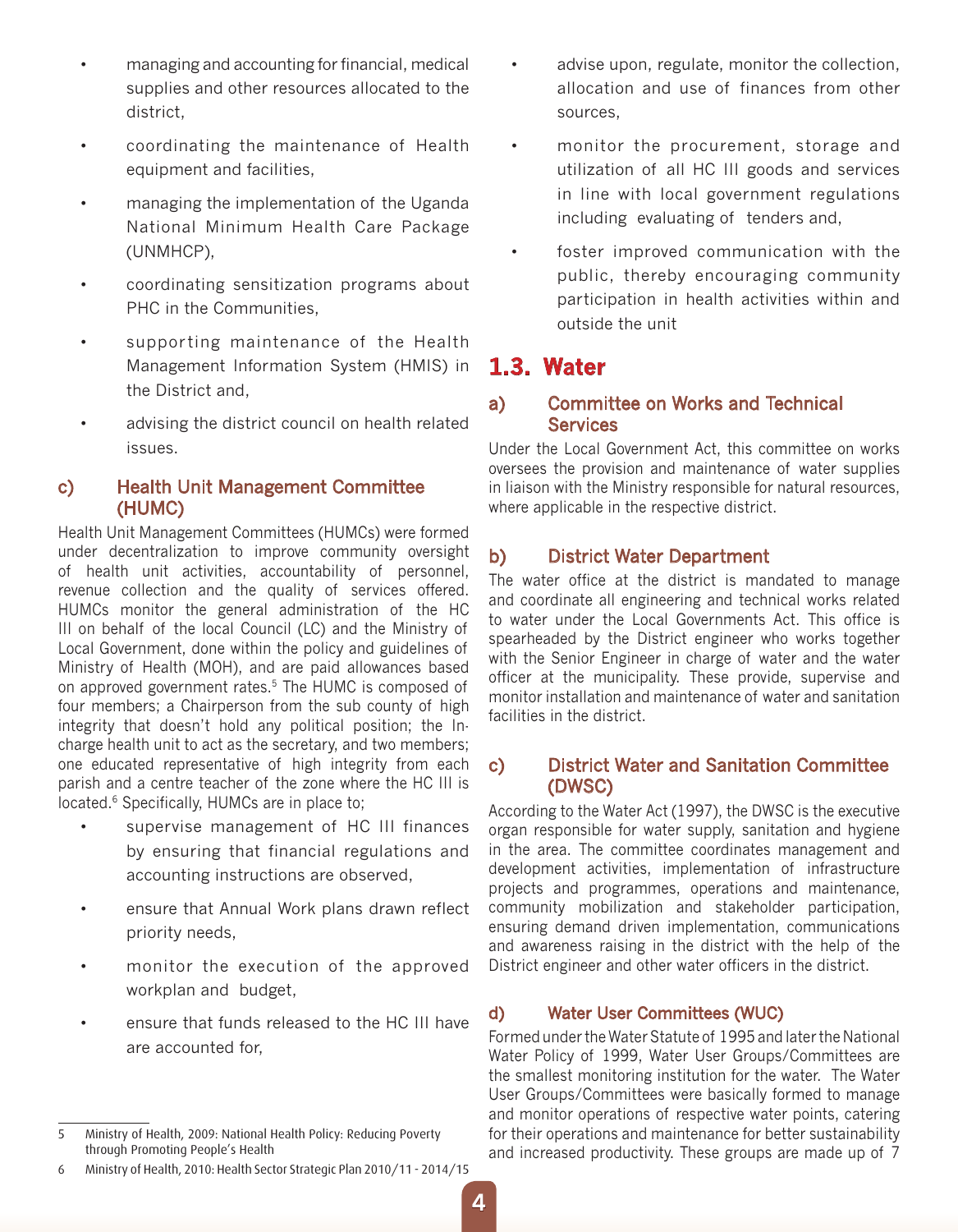members at each water source who volunteer to offer these services. The committees carry-out the following roles;

- • planning and Management of water systems,
- • collection and utilization of revenue,
- support establishment of hand pump mechanics and spare parts dealers,

# **1.4. Roads**

#### a) Committee on Works and Technical **Services**

The committee oversees the undertaking of private works and services, and contracting out of public services to the private sector; including the construction, rehabilitation and maintenance of roads not under the responsibility of the Government, and road safety sensitization.

### b) District Roads Department

This department was formed under the Local Governments Act to manage construction, rehabilitation and maintenance of roads not under the responsibility of Government. This department is led by the District Engineer and senior engineer in charge of works who are contracted by the Ministry of Public Service to coordinate and manage all engineering and technical works for the roads in the District through;

- • providing technical advice and guidance to stakeholders;
- • supervising all technical works undertaken;
- • building and other structural plans approved;
- • engineering and works policies enforced.

#### c) District Roads Committee

Under the Road Fund Act 2008 (Section 25(2)), district roads committees were formed for supervising and monitoring the expenditure of funds allocated to the district from the Road Fund. These committees are composed of the district chairperson and the district mayor (for urban centres), along with the chief administrative officer, the district secretary for works, and the district and municipal engineers. In districts where the DRCs are not constituted, the district councils and the works department take on this role.

# **1.5. National Agricultural Advisory Services (NAADS)**

#### a) Production, marketing and Natural Resources Committee

This committee oversees production services in terms of; crop, animal and fisheries husbandry extension services;

entomological services and vermin control; human resources management and development in the district under the Local Government Act.

# b) District NAADS Coordinator (DNC)

The District NAADS coordinator (DNC) is the direct contact for NAADS programme at the district and s/he reports directly to the CAO. The DNC works with subject matter specialists in agriculture (production, veterinary, and entomology) and the District Production Officer in the management of the NAADS programme. The NAADS coordinator is the secretary to the District Farmer's Forum and is in charge of;

- participating in compilation of work plans from sub-counties and ensuring that district plans are prepared on time,
- supervising implementation of all NAADS activities,
- • ensuring that NAADS work plans and budgets are included in the district plan,
- ensuring that service providers are selected according to the laid out criteria
- supervising use of NAADS funds and ensuring they are properly accounted for,
- coordinating with the District Finance Officer and CAO on matters of managing funds and,
- ensuring that sub-counties and Farmer Fora are provided with technical support in conducting NAADS activities.

### c) District Farmer Forum

The NAADS District Farmer Forum (DFF), which comprises the chairpersons of the sub-county Farmers Fora (FF), the Secretary of Production LC V, and the DNC, is the main link between farmers and government institutions like NAADS and is in charge of;

- • putting together sub-county priorities;
- approving NAADS annual work plans and budgets and providing advice on suitable strategies for implementation;
- supporting and facilitating operation of farmer groups;
- monitoring performance of farmer groups and service providers in the district.

#### d) Village Farmer Forum (VFF)

According to the NAADS implementation guidelines (2010),